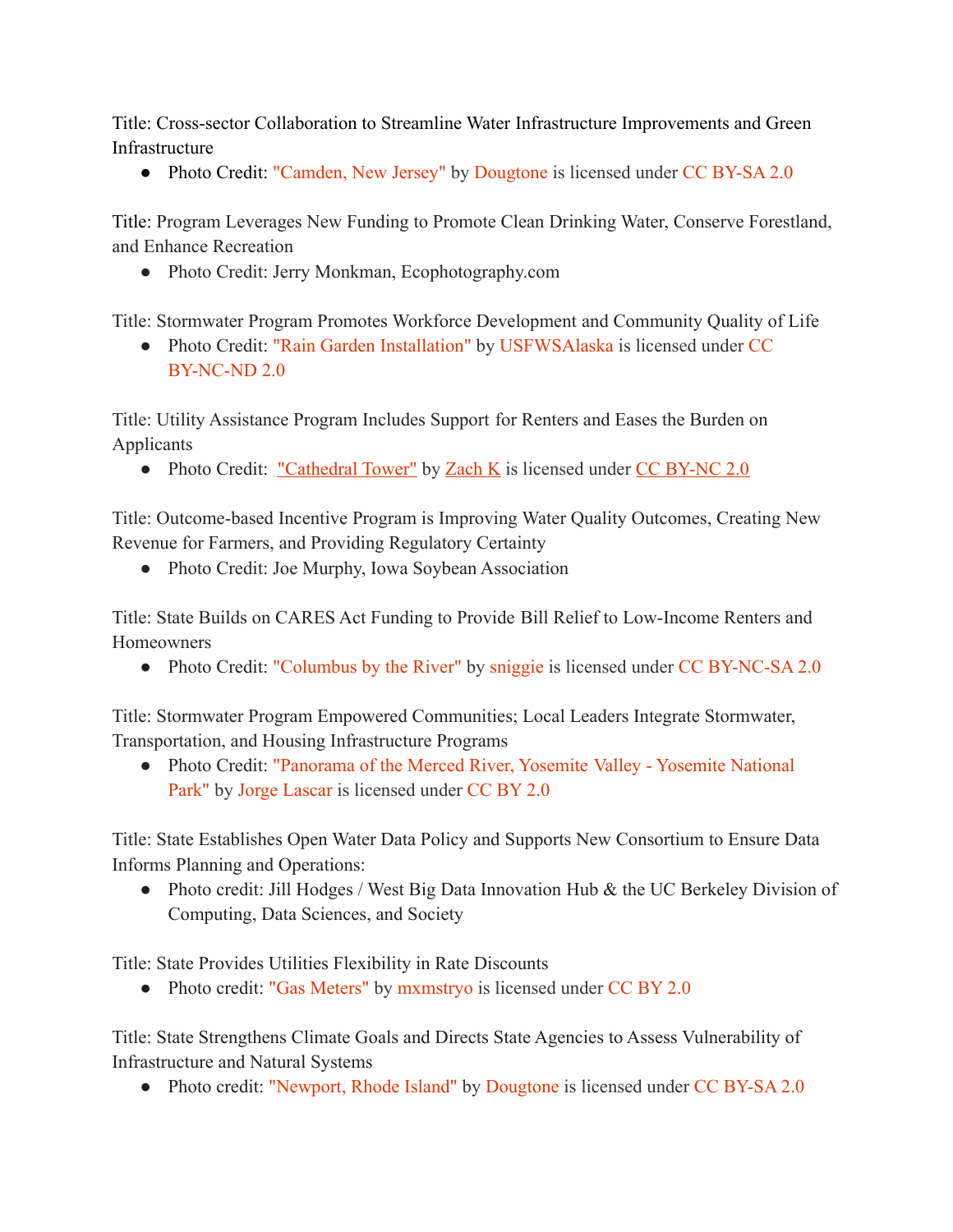Title: State Focuses on Soil Health as Part of Climate Strategy

● Photo credit: ["Sediment Spews from Connecticut River"](https://www.flickr.com/photos/24662369@N07/6128808470) by [NASA Goddard Photo and](https://www.flickr.com/photos/24662369@N07) [Video](https://www.flickr.com/photos/24662369@N07) is licensed under [CC BY 2.0](https://creativecommons.org/licenses/by/2.0/?ref=ccsearch&atype=rich)

Title: State Passed Bipartisan Bill to Ban PFAS in Consumer Products

• Photo credit: ["Frozen foam in Van Ettan Lake"](https://www.flickr.com/photos/140966568@N04/39601638971) by Michigan [Department of Environment,](https://www.flickr.com/photos/140966568@N04) [Great Lakes, a](https://www.flickr.com/photos/140966568@N04) is licensed under [CC BY-NC-ND 2.0](https://creativecommons.org/licenses/by-nc-nd/2.0/?ref=ccsearch&atype=rich)

Title: Program Uses Federal Funds to Develop Sourcewater Protection Strategies

• Photo Credit: ["Cold water spring"](https://www.flickr.com/photos/54573638@N05/5949631789) by [odako1](https://www.flickr.com/photos/54573638@N05) is licensed under [CC BY 2.0](https://creativecommons.org/licenses/by/2.0/?ref=ccsearch&atype=rich)

Title: State Creates a New Office to Create Green Jobs That Prioritize Equity

• Photo credit: ["The Trenton Skyline"](https://www.flickr.com/photos/61278305@N00/14988914624) by [jimmywayne](https://www.flickr.com/photos/61278305@N00) is licensed under [CC BY-NC-ND](https://creativecommons.org/licenses/by-nc-nd/2.0/?ref=ccsearch&atype=rich) [2.0](https://creativecommons.org/licenses/by-nc-nd/2.0/?ref=ccsearch&atype=rich)

Title: State Released First Climate Change Resiliency Strategy and Flood Resilience Program

● Photo Credit: ["'Welcome to New Jersey' sign on Bridge](https://www.flickr.com/photos/123922149@N08/27193322862) Street in Lambertville, New [Jersey \(May 30, 2015\)"](https://www.flickr.com/photos/123922149@N08/27193322862) by [Thomas 'Tom' Seymour](https://www.flickr.com/photos/123922149@N08) is licensed under [CC BY-SA 2.0](https://creativecommons.org/licenses/by-sa/2.0/?ref=ccsearch&atype=rich)

Title: Bridge Loan Program Helps Underserved Communities Access Water Infrastructure Grant Programs

● Photo credit: ["Worker at waster water treatment facility"](https://www.flickr.com/photos/10816734@N03/6359022103) by [World Bank Photo Collection](https://www.flickr.com/photos/10816734@N03) is licensed under [CC BY-NC-ND 2.0](https://creativecommons.org/licenses/by-nc-nd/2.0/?ref=ccsearch&atype=rich)

Title: River Renewal Project Will Create Two Thousand New Jobs

• Photo credit: ["river"](https://www.flickr.com/photos/75487768@N04/27075833383) by [barnyz](https://www.flickr.com/photos/75487768@N04) is licensed under [CC BY-NC-ND 2.0](https://creativecommons.org/licenses/by-nc-nd/2.0/?ref=ccsearch&atype=rich)

Title: State Considers Making Access to Safe Drinking Water and Sanitation a Human Right

• Photo credit: ["New River Gorge"](https://www.flickr.com/photos/42600860@N02/40829372473) by [National Park Service](https://www.flickr.com/photos/42600860@N02) is marked with [CC PDM 1.0](https://creativecommons.org/publicdomain/mark/1.0/?ref=ccsearch&atype=rich)

Title: Cross-Sector Partnership Forms for One Water Management of Water Resource

• Photo credit: ["Jordan Lake, NC"](https://www.flickr.com/photos/42928188@N02/7587640722) by ['JT' Taylor](https://www.flickr.com/photos/42928188@N02) is licensed under [CC BY-NC 2.0](https://creativecommons.org/licenses/by-nc/2.0/?ref=ccsearch&atype=rich)

Title: Utility Ensures Water Access and Builds trust off of Food and Energy Assistance Programs

• Photo credit: ["Buffalo, New York"](https://www.flickr.com/photos/7327243@N05/2962679141) by [Dougtone](https://www.flickr.com/photos/7327243@N05) is licensed under [CC BY-SA 2.0](https://creativecommons.org/licenses/by-sa/2.0/?ref=ccsearch&atype=rich)

Title: State and Federal Government Support Local Initiative for Water Quality Improvements with Green Infrastructure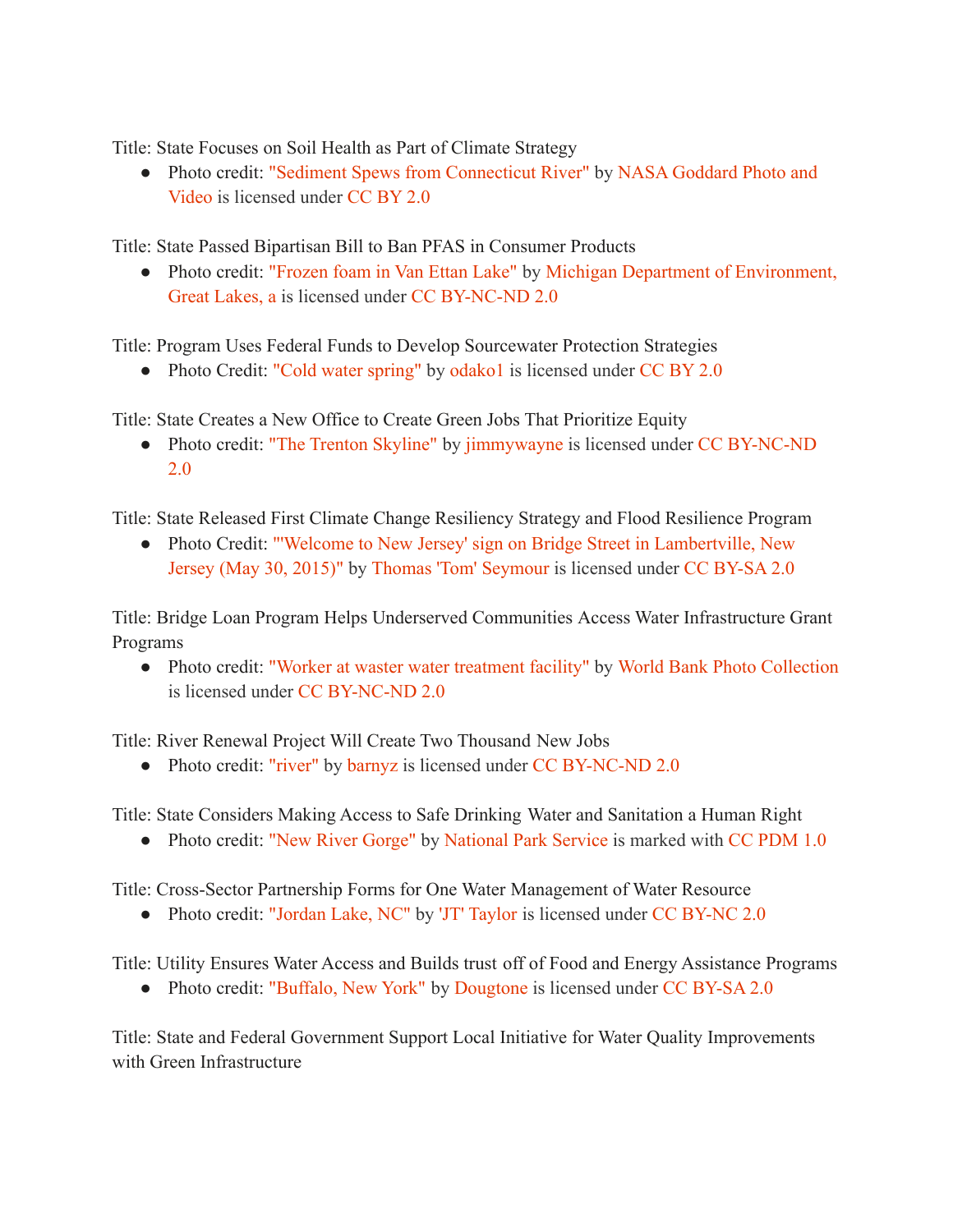• Photo credit: ["Combined Sewer Overflow Discharge Point"](https://www.flickr.com/photos/91499534@N00/553884689) by [ehpien](https://www.flickr.com/photos/91499534@N00) is licensed under [CC BY-NC-ND 2.0](https://creativecommons.org/licenses/by-nc-nd/2.0/?ref=ccsearch&atype=rich)

Title: Ohio Certification Program Provides Trusted Space for Data Collection to Benefit Growers and the State

• Photo credit: ["Agriculture"](https://www.flickr.com/photos/56218409@N03/16254496661) by [mripp](https://www.flickr.com/photos/56218409@N03) is licensed under [CC BY 2.0](https://creativecommons.org/licenses/by/2.0/?ref=ccsearch&atype=rich)

Title: Mayor Extends Water Shutoff Moratorium through 2022

• Photo credit: ["squared circle water knob"](https://www.flickr.com/photos/54289096@N00/1547703) by [zen](https://www.flickr.com/photos/54289096@N00) is licensed under [CC BY-NC-SA 2.0](https://creativecommons.org/licenses/by-nc-sa/2.0/?ref=ccsearch&atype=rich)

Title: Partners in the South Respond to Extended Drought with Bi-Annual Recommendations

• Photo credit: ["Cumberland Island Salt Marsh"](https://www.flickr.com/photos/21078769@N00/8164559528) by [trishhartmann](https://www.flickr.com/photos/21078769@N00) is licensed under [CC BY](https://creativecommons.org/licenses/by/2.0/?ref=ccsearch&atype=rich) [2.0](https://creativecommons.org/licenses/by/2.0/?ref=ccsearch&atype=rich)

Title: Youth Build Trust with Community by Collecting and Testing Water Samples

• Photo credit: ["Flint Water Crisis is ongoing"](https://www.flickr.com/photos/11703832@N08/27805760502) by [hz536n/George](https://www.flickr.com/photos/11703832@N08) Thomas is licensed under [CC BY-NC-ND 2.0](https://creativecommons.org/licenses/by-nc-nd/2.0/?ref=ccsearch&atype=rich)

Title: Partners across the Gulf States Advance a Just Climate Transition and Create New Jobs

• Photo credit: ["Town Hall for a Green New Deal"](https://www.flickr.com/photos/44124339301@N01/47945393567) by [fabola](https://www.flickr.com/photos/44124339301@N01) is licensed under [CC BY-SA](https://creativecommons.org/licenses/by-sa/2.0/?ref=ccsearch&atype=rich) [2.0](https://creativecommons.org/licenses/by-sa/2.0/?ref=ccsearch&atype=rich)

Title: State Provides Relief to Renters Struggling to Pay Water Utility Bills

• Photo credit: ["Argonne uses smart utility meters"](https://www.flickr.com/photos/35734278@N05/15276942081) by [Argonne National Laboratory](https://www.flickr.com/photos/35734278@N05) is licensed under [CC BY-NC-SA 2.0](https://creativecommons.org/licenses/by-nc-sa/2.0/?ref=ccsearch&atype=rich)

Title: State Agencies Work Together to Test for Lead in Schools

• Photo credit: ["RDECOM's Advanced Chemistry Laboratory](https://www.flickr.com/photos/34402227@N03/6990209646) is on the forefront of [science"](https://www.flickr.com/photos/34402227@N03/6990209646) by [U.S. Army Combat Capabilities Development](https://www.flickr.com/photos/34402227@N03) Command is licensed under [CC BY 2.0](https://creativecommons.org/licenses/by/2.0/?ref=ccsearch&atype=rich)

Title: State Forms a Workgroup Focused on Lead in Drinking Water

• Photo credit: ["rusty pipes"](https://www.flickr.com/photos/62450324@N06/14459575276) by [Matthias Neugebauer](https://www.flickr.com/photos/62450324@N06) is licensed under [CC BY-NC-SA 2.0](https://creativecommons.org/licenses/by-nc-sa/2.0/?ref=ccsearch&atype=rich)

Title: State Enables Utilities to Own Assets beyond Borders, Unlocking Pathway Towards Regional Sustainability

• Photo credit: ["Kentucky State Capitol"](https://www.flickr.com/photos/22007612@N05/4228907973) by [Gage Skidmore](https://www.flickr.com/photos/22007612@N05) is licensed under [CC BY-SA](https://creativecommons.org/licenses/by-sa/2.0/?ref=ccsearch&atype=rich) [2.0](https://creativecommons.org/licenses/by-sa/2.0/?ref=ccsearch&atype=rich)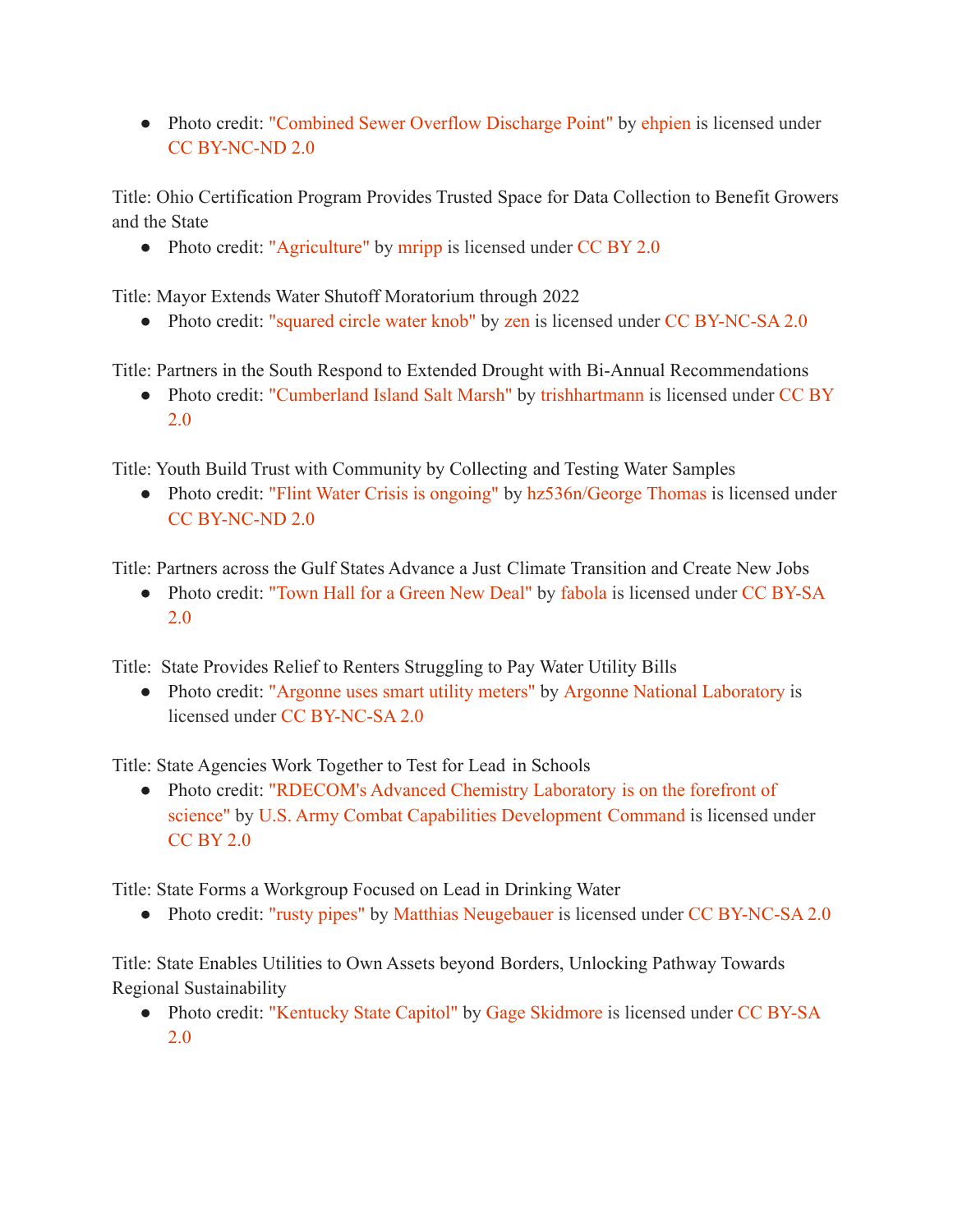Title: State Adopts a Plan for the State's Water Resources, Including Workforce Development

• Photo credit: ["Tennessee waters"](https://www.flickr.com/photos/66742614@N00/4226765235) by [Valerie Everett](https://www.flickr.com/photos/66742614@N00) is licensed under [CC BY-SA 2.0](https://creativecommons.org/licenses/by-sa/2.0/?ref=ccsearch&atype=rich)

Title: Mayor Streamlines Water Bill Relief by Building off of Existing Energy Assistance Program

• Photo credit: ["Utility bills"](https://www.flickr.com/photos/117259707@N08/15979335174) by [SkintDad.co.uk](https://www.flickr.com/photos/117259707@N08) is licensed under [CC BY-NC 2.0](https://creativecommons.org/licenses/by-nc/2.0/?ref=ccsearch&atype=rich)

Title: State Calls for a Multi-Agency Plan to Address Forever Chemicals

• Photo credit: ["Downtown Milwaukee"](https://www.flickr.com/photos/37171504@N00/2845815635) by [compujeramey](https://www.flickr.com/photos/37171504@N00) is licensed under [CC BY 2.0](https://creativecommons.org/licenses/by/2.0/?ref=ccsearch&atype=rich)

Title: State Advances a Funding Program to Help Local Communities Prepare for Climate Risk

• Photo credit: ["flying clouds over minnesota river](https://www.flickr.com/photos/87143793@N00/503198966) valley" by [lisa nolan](https://www.flickr.com/photos/87143793@N00) is licensed under [CC BY-NC-ND 2.0](https://creativecommons.org/licenses/by-nc-nd/2.0/?ref=ccsearch&atype=rich)

Title: Governor Creates a New Subcabinet to Bring Focus and Attention to Climate Resilience Strategies

• Photo credit: ["Minnesota capitol building in January"](https://www.flickr.com/photos/44550450@N04/4258511335) by [Fibonacci Blue](https://www.flickr.com/photos/44550450@N04) is licensed under [CC BY 2.0](https://creativecommons.org/licenses/by/2.0/?ref=ccsearch&atype=rich)

Title: State Develops New Regional Plans to Address Flooding in Response to Hurricane Harvey

• Photo credit: ["Exeter Flood plain"](https://www.flickr.com/photos/64792720@N00/13942901288) by [mattharvey1](https://www.flickr.com/photos/64792720@N00) is licensed under [CC BY-NC-ND 2.0](https://creativecommons.org/licenses/by-nc-nd/2.0/?ref=ccsearch&atype=rich)

Title: State Creates Hiring Program for Recent College Graduates

● Photo credit: ["Austin Texas Skyline"](https://www.flickr.com/photos/85864407@N08/15381762405) by NormLanier [- Publisher DailyDisneyPhoto.com](https://www.flickr.com/photos/85864407@N08) is licensed under [CC BY-NC 2.0](https://creativecommons.org/licenses/by-nc/2.0/?ref=ccsearch&atype=rich)

Title: Racial Equity Centered in Revised Climate Action Plan

• Photo credit: ["Austin Skyline on Lady Bird Lake"](https://www.flickr.com/photos/9901749@N06/7315266200) by [Apogee Photography](https://www.flickr.com/photos/9901749@N06) is licensed under [CC BY-NC-ND 2.0](https://creativecommons.org/licenses/by-nc-nd/2.0/?ref=ccsearch&atype=rich)

Title: Sate Updates Water Plan to Include Climate Change Scenarios, Improving Preparedness

• Photo credit: ["Gothic Colorado Water Fall"](https://www.flickr.com/photos/37387065@N05/5910417902) by Dave [Dugdale](https://www.flickr.com/photos/37387065@N05) is licensed under [CC](https://creativecommons.org/licenses/by-sa/2.0/?ref=ccsearch&atype=rich) [BY-SA 2.0](https://creativecommons.org/licenses/by-sa/2.0/?ref=ccsearch&atype=rich)

Title: State Uses Revolving Fund to Address Forever Chemicals

● Photo credit: ["PFAS Foam in Van Ettan Lake in Oscoda"](https://www.flickr.com/photos/140966568@N04/39601591511) by [Michigan Department of](https://www.flickr.com/photos/140966568@N04) [Environment, Great Lakes, a](https://www.flickr.com/photos/140966568@N04) is licensed under [CC BY-NC-ND](https://creativecommons.org/licenses/by-nc-nd/2.0/?ref=ccsearch&atype=rich) 2.0